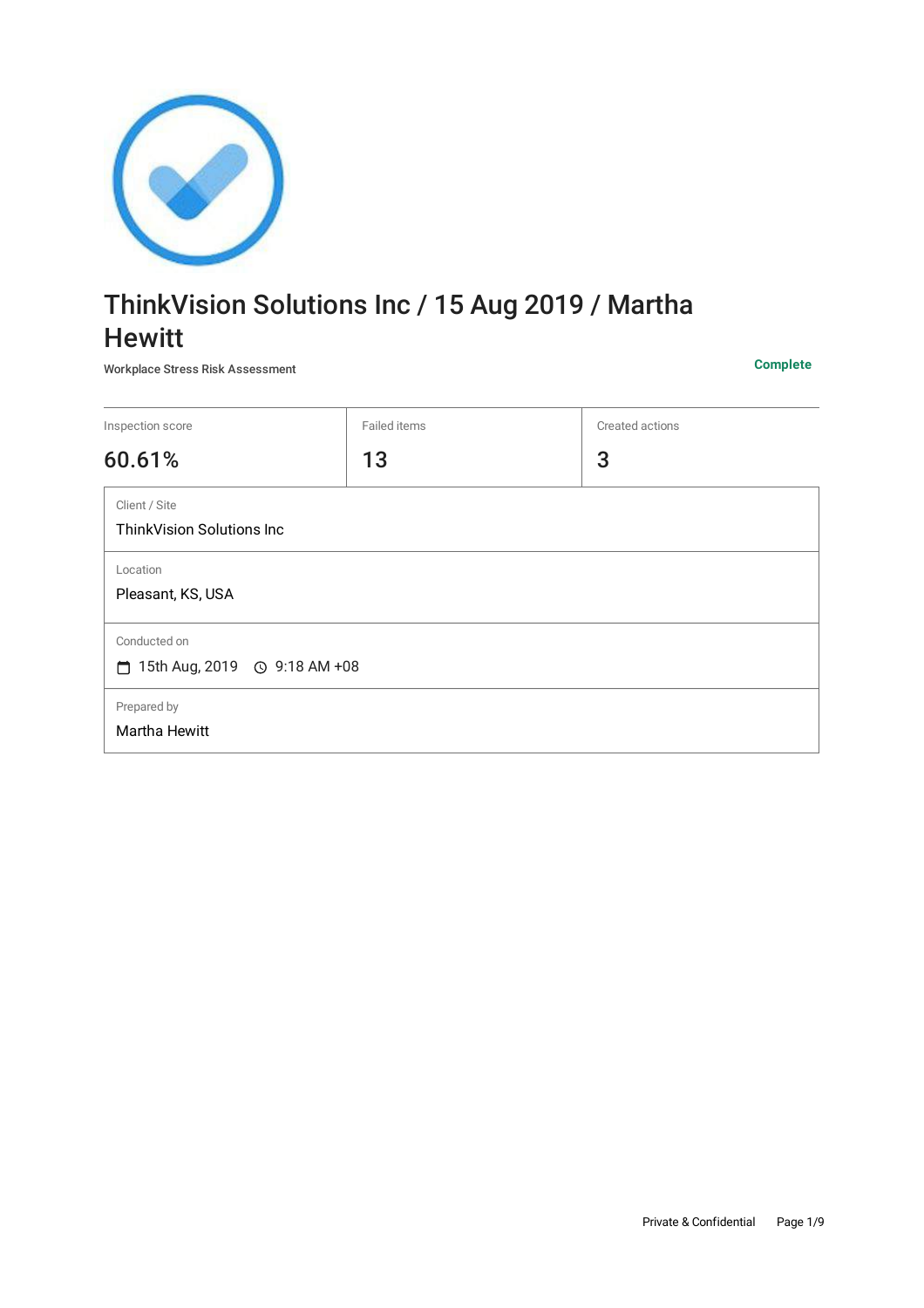## Audit / Work Demands

| Is there consistency and clarity in the job role?                                                                               | <b>No</b> |  |
|---------------------------------------------------------------------------------------------------------------------------------|-----------|--|
| $-$ Actions<br>- Adjust work patterns to cope with peaks (need to be fai<br>To Do                                               |           |  |
| Do the employees feel that they are kept informed about current<br>business needs/ developments/reasons for some actions taken? | <b>No</b> |  |
| $-$ Notes<br>Some employees feel that company is not being transparent with business developments, needs and<br>reasons         |           |  |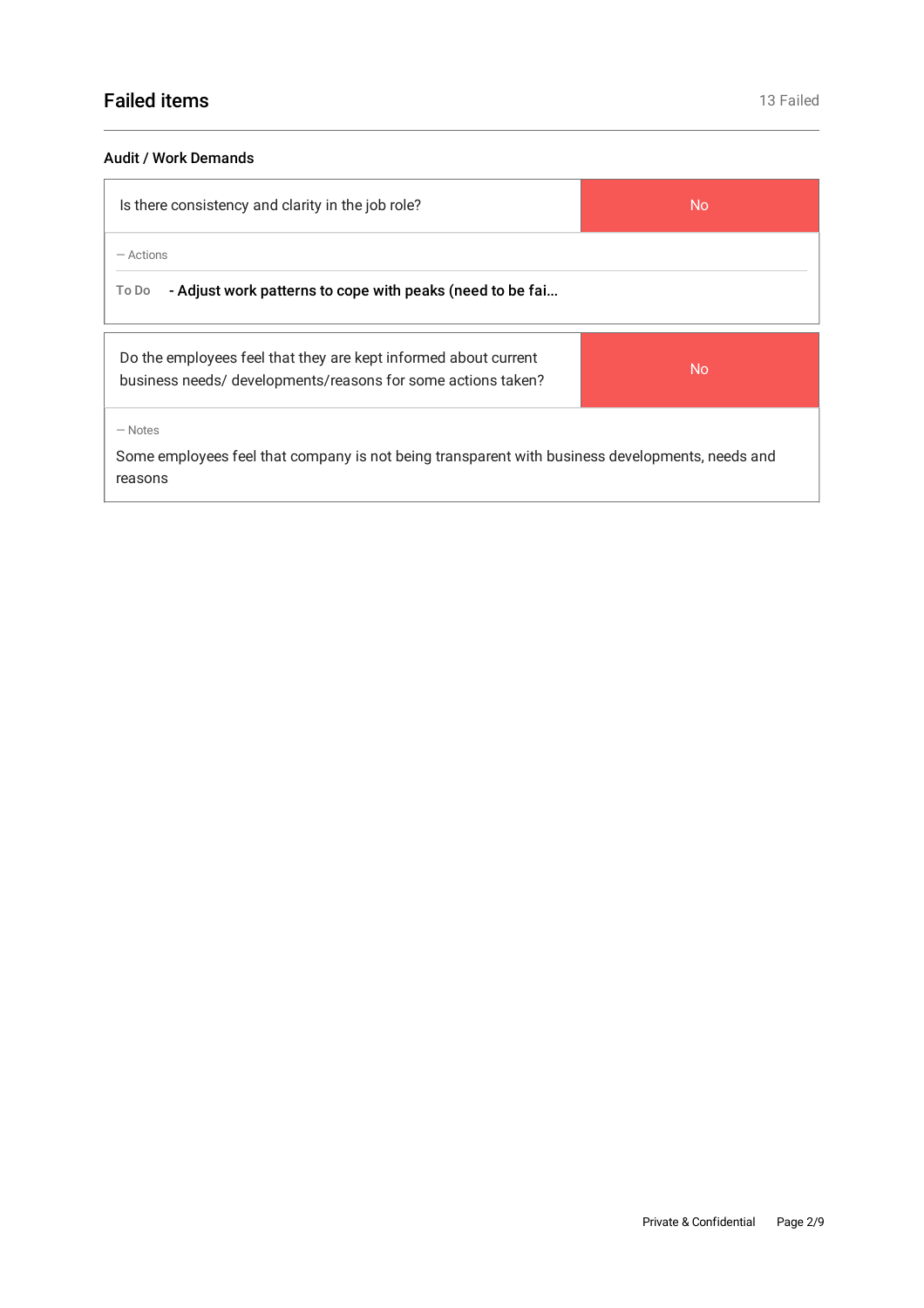# Audit / Control

| Do staff feel that they are involved in deciding what work they do,<br>and when and how they do it?                                                                             | <b>No</b> |  |
|---------------------------------------------------------------------------------------------------------------------------------------------------------------------------------|-----------|--|
| $-$ Notes<br>Employees feel their work is too structured and they must follow accordingly.<br>$-$ Actions<br>Consider giving staff more control by enabling them to pl<br>To Do |           |  |
| Is the work repetitive?                                                                                                                                                         | Yes       |  |
| $-$ Actions<br><b>Task rotation for team members</b><br>To Do                                                                                                                   |           |  |
| Do the staff have a variety of activities to complete?                                                                                                                          | <b>No</b> |  |
| $-$ Notes<br>Consider making the tasks be varied if repetitive to make day more interesting                                                                                     |           |  |

| Is the working time flexible?                                 | <b>No</b> |
|---------------------------------------------------------------|-----------|
| $-$ Notes<br>This is not a company policy as of the moment    |           |
| Do staff feel that their skills are being used appropriately? | <b>No</b> |
| Do staff feel that they are encouraged to use it?             | No        |

| Do staff feel that they are considered when planning the work? | Mđ |
|----------------------------------------------------------------|----|

## Audit / Support

 $\Gamma$ 

H

h

| Do staff feel they are being offered adequate managerial support<br>with new work issues, everyday work issues or personal issues if<br>needed? | No |
|-------------------------------------------------------------------------------------------------------------------------------------------------|----|
| Do staff feel that you support a healthy work/life balance?                                                                                     | No |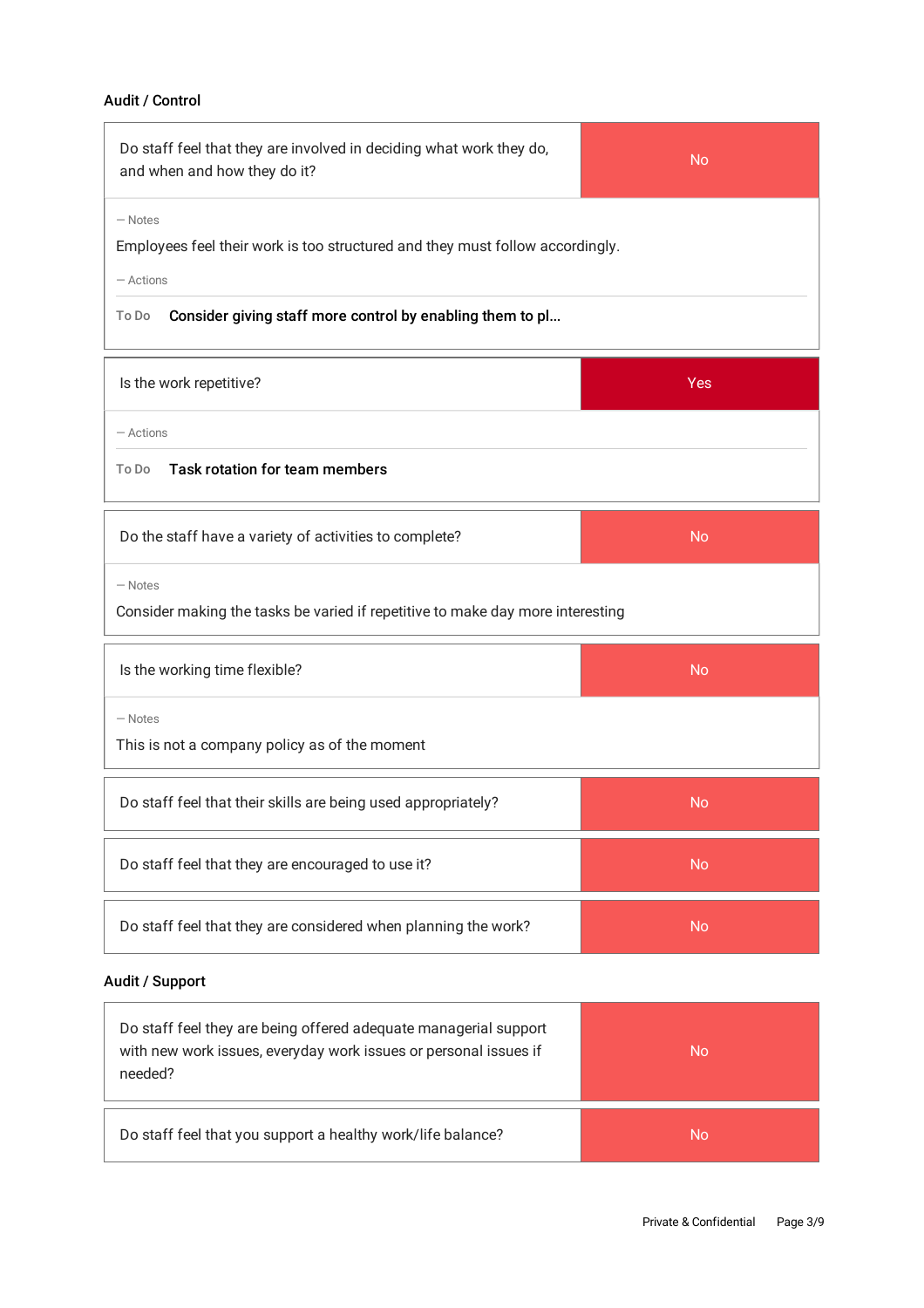# Audit / Relationships

| There are no problems with bullying/harassment?                                                           | No |
|-----------------------------------------------------------------------------------------------------------|----|
| Does the employee feel that the organization as a whole (managers<br>and colleagues) are caring/trusting? | Nο |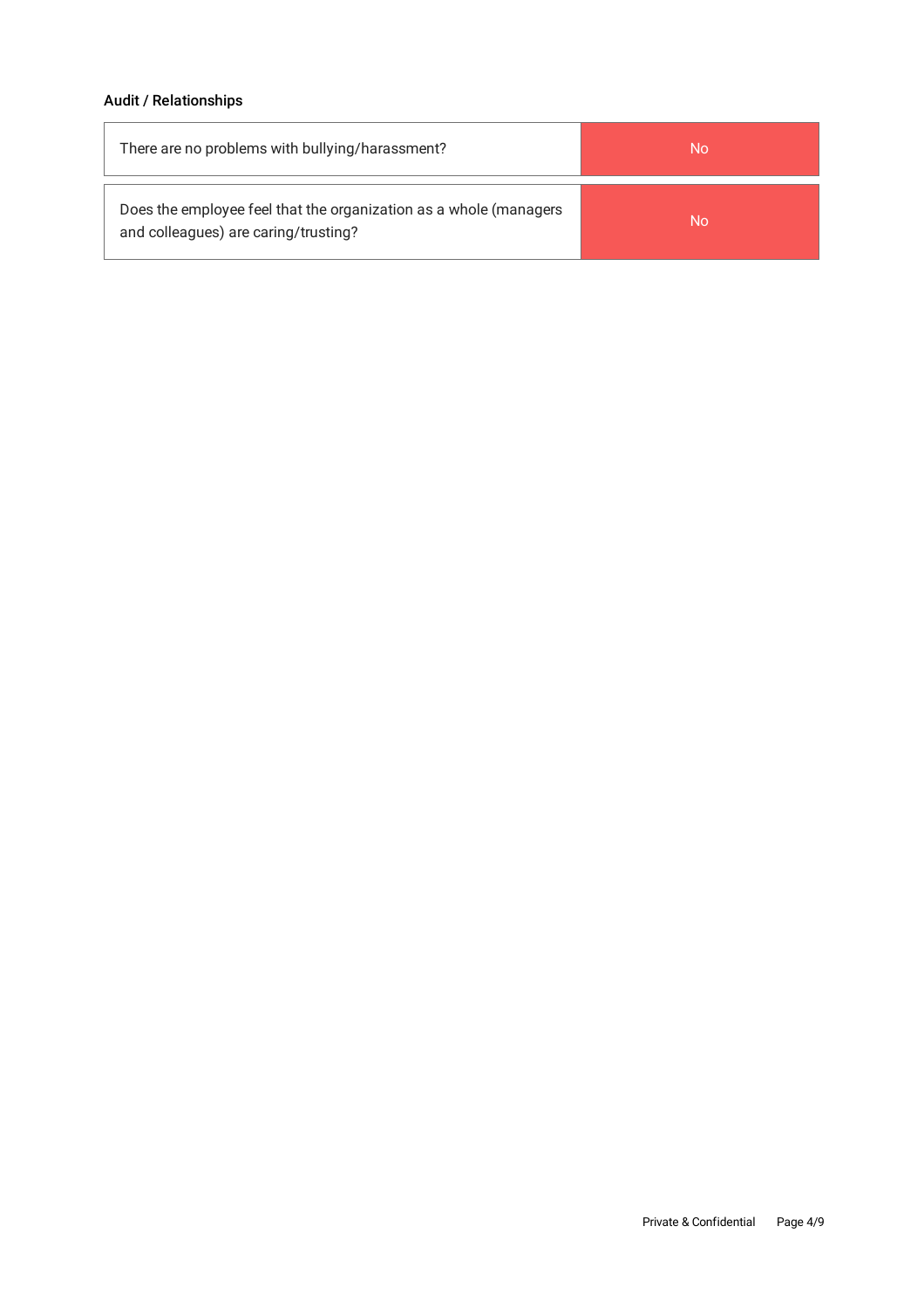# Actions 3 Actions 3 Actions

| SafetyCulture Staff created a Medium priority action                                                                                                                                                                                                               |
|--------------------------------------------------------------------------------------------------------------------------------------------------------------------------------------------------------------------------------------------------------------------|
| 22nd Aug, 2019 8:00 AM +08<br>To Do                                                                                                                                                                                                                                |
| <b>Task rotation for team members</b>                                                                                                                                                                                                                              |
| Audit / Control<br>Is the work repetitive?                                                                                                                                                                                                                         |
| SafetyCulture Staff created a Medium priority action                                                                                                                                                                                                               |
| 16th Aug, 2019 8:00 AM +08<br>To Do                                                                                                                                                                                                                                |
| Consider giving staff more control by enabling them to pl<br>an their own work, make decisions on how their work should be completed                                                                                                                               |
| Audit / Control<br>Do staff feel that they are involved in deciding what work they do, and when and how they do it?                                                                                                                                                |
| SafetyCulture Staff created a Medium priority action                                                                                                                                                                                                               |
| $\Box$ 16th Aug, 2019 8:00 AM +08<br>To Do                                                                                                                                                                                                                         |
| - Adjust work patterns to cope with peaks (need to be fai<br>r and agreed with employees).<br>- If people are 'under loaded', think about additional tasks / responsibilities.<br>- Develop personal work plans to ensure that staff know what their job involves. |
| Audit / Work Demands<br>Is there consistency and clarity in the job role?                                                                                                                                                                                          |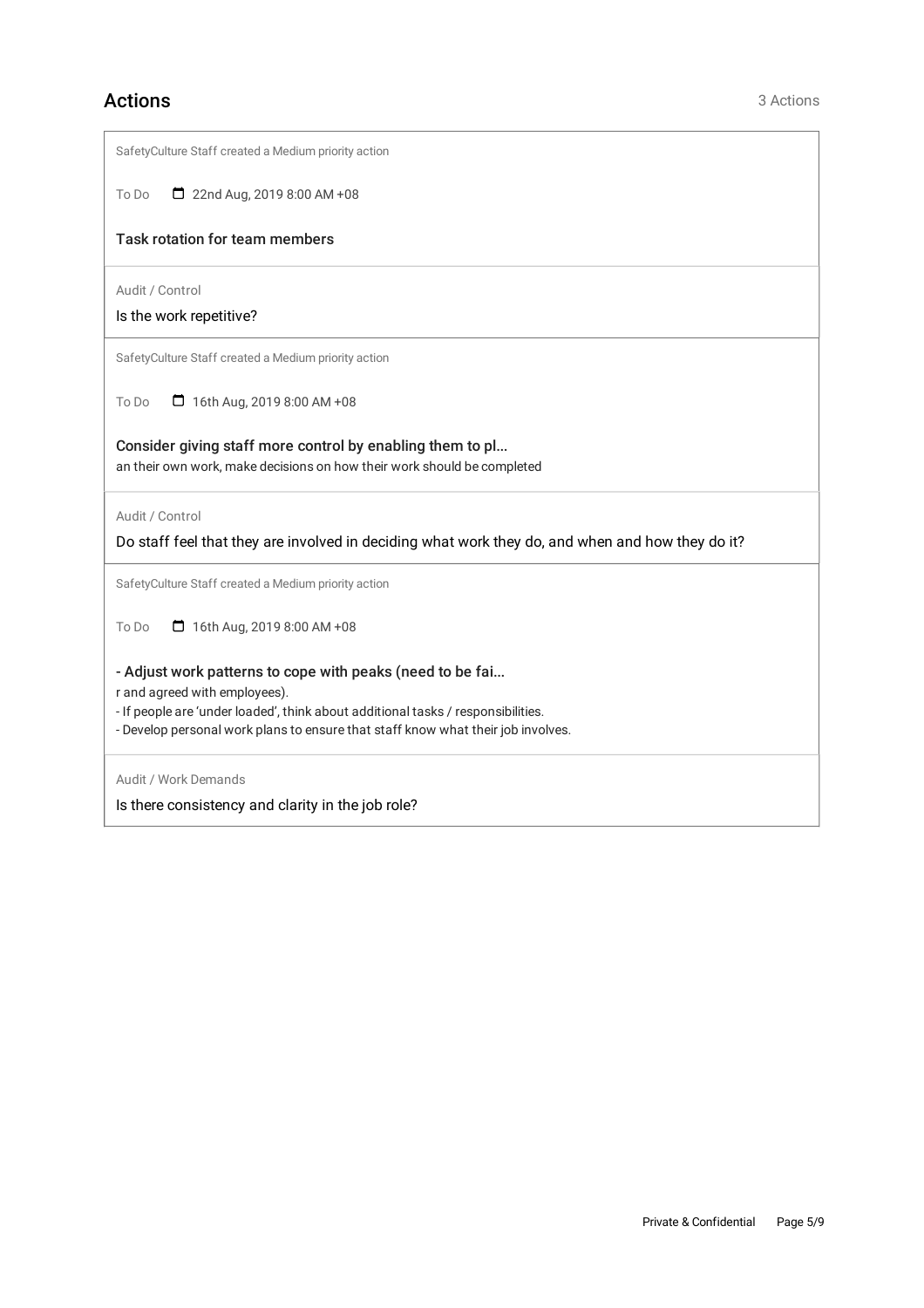| <b>Work Demands</b>                                                                                                             | 2 Failed 1 Actions |  |
|---------------------------------------------------------------------------------------------------------------------------------|--------------------|--|
| Are staff comfortable with the amount of work?                                                                                  | Yes                |  |
| Are these timescales for workload too much?                                                                                     | <b>No</b>          |  |
| Is the intensity of the workload too great for individuals?                                                                     | <b>No</b>          |  |
| $-$ Notes<br>majority of the individuals seem to wing it                                                                        |                    |  |
| Is there consistency and clarity in the job role?                                                                               | <b>No</b>          |  |
| - Actions                                                                                                                       |                    |  |
| - Adjust work patterns to cope with peaks (need to be fai<br>To Do                                                              |                    |  |
| Have they received appropriate training in order that they can do the<br>role effectively?                                      | Yes                |  |
| Do employees feel comfortable in raising concerns?                                                                              | Yes                |  |
| Do the employees feel that they are kept informed about current<br>business needs/ developments/reasons for some actions taken? | <b>No</b>          |  |
| $-$ Notes<br>Some employees feel that company is not being transparent with business developments, needs and<br>reasons         |                    |  |
| Are there any issues regarding the work environment that is<br>impacting on how effectively employees can do their role?        | N/A                |  |
| $-$ Notes<br>Will follow up on this                                                                                             |                    |  |

Control 7 Failed 2 Actions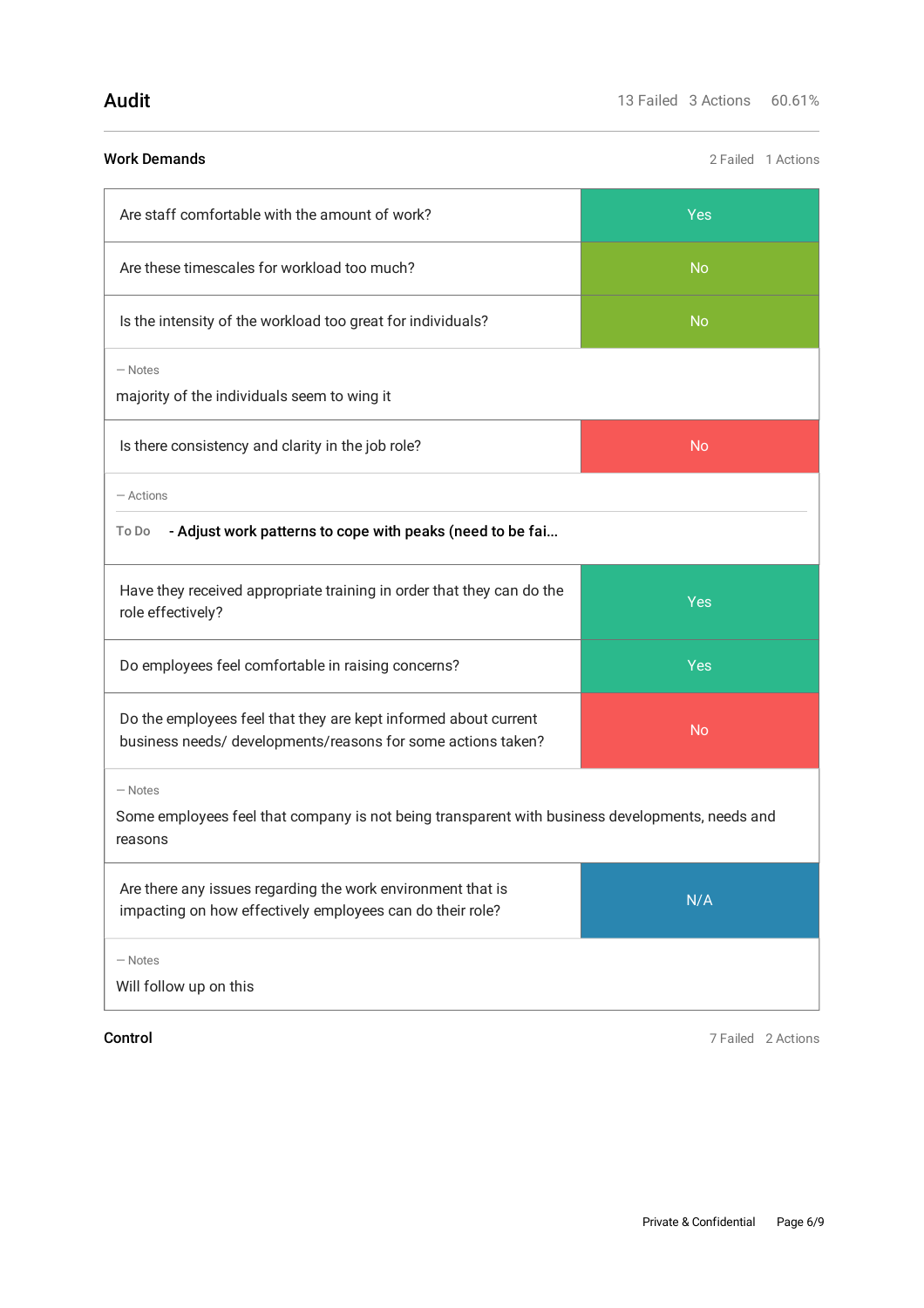| Do staff feel that they are involved in deciding what work they do,<br>and when and how they do it?     | <b>No</b>  |  |  |
|---------------------------------------------------------------------------------------------------------|------------|--|--|
| $-$ Notes<br>Employees feel their work is too structured and they must follow accordingly.<br>- Actions |            |  |  |
| Consider giving staff more control by enabling them to pl<br>To Do                                      |            |  |  |
| Is the work repetitive?                                                                                 | Yes        |  |  |
| - Actions                                                                                               |            |  |  |
| Task rotation for team members<br>To Do                                                                 |            |  |  |
| Do the staff have a variety of activities to complete?                                                  | <b>No</b>  |  |  |
| $-$ Notes<br>Consider making the tasks be varied if repetitive to make day more interesting             |            |  |  |
| Is the working time flexible?                                                                           | <b>No</b>  |  |  |
| $-$ Notes<br>This is not a company policy as of the moment                                              |            |  |  |
| Can staff decide when to take breaks?                                                                   | Yes        |  |  |
| Do staff feel that their skills are being used appropriately?                                           | <b>No</b>  |  |  |
| Is there room to develop new skills for employees if wanted?                                            | Yes        |  |  |
| Does the work require initiative?                                                                       | Yes        |  |  |
| Do staff feel that they are encouraged to use it?                                                       | <b>No</b>  |  |  |
| Do staff feel that they are considered when planning the work?                                          | <b>No</b>  |  |  |
| Is work regularly monitored?                                                                            | Yes        |  |  |
| Do manager meet with staff to see how work is going?                                                    | <b>Yes</b> |  |  |

**Support** 2 Failed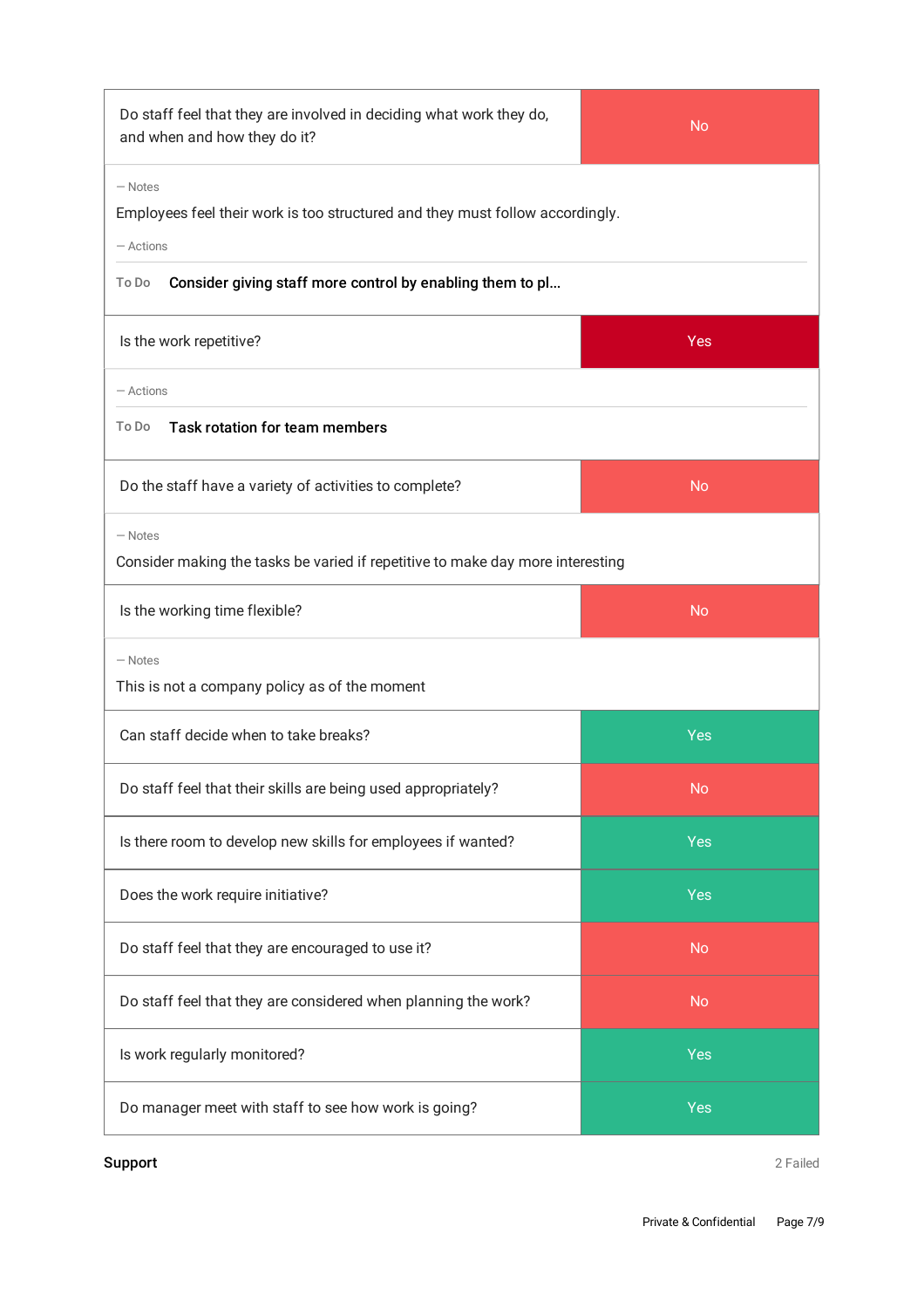| Do staff feel they are being offered adequate managerial support<br>with new work issues, everyday work issues or personal issues if<br>needed? | <b>No</b>  |
|-------------------------------------------------------------------------------------------------------------------------------------------------|------------|
| Do staff feel that they are well-supported form their colleagues?                                                                               | <b>Yes</b> |
| Do staff feel that you support a healthy work/life balance?                                                                                     | <b>No</b>  |
| How well do you listen to your staff $-$ do they feel that this occurs?                                                                         | <b>Yes</b> |
| $-$ Notes<br>We try to schedule 1:1's for all members bi-monthly                                                                                |            |

# Relationships 2 Failed

| There are no issues concerning workplace relationship conflicts<br>within the team for the employee?      | <b>Yes</b> |
|-----------------------------------------------------------------------------------------------------------|------------|
| There are no problems with bullying/harassment?                                                           | No         |
| There are no policies where staff can raise concerns about another<br>member of staff?                    | <b>No</b>  |
| Does the employee feel that the organization as a whole (managers<br>and colleagues) are caring/trusting? | No.        |

# Role

| Are staff clear about what is expected of them?                                                                          | <b>Yes</b> |
|--------------------------------------------------------------------------------------------------------------------------|------------|
| Do staff has a clear plan of work which is agreed with their<br>manager?                                                 | <b>Yes</b> |
| Are staff encouraged to talk to managers at an early stage if<br>unclear of the priorities of the task to be undertaken? | <b>Yes</b> |
| Are staff struggling with multiple/conflicting roles?                                                                    | <b>No</b>  |
| Do they understand how their role fits into the overall business<br>aims?                                                | N/A        |

# Change